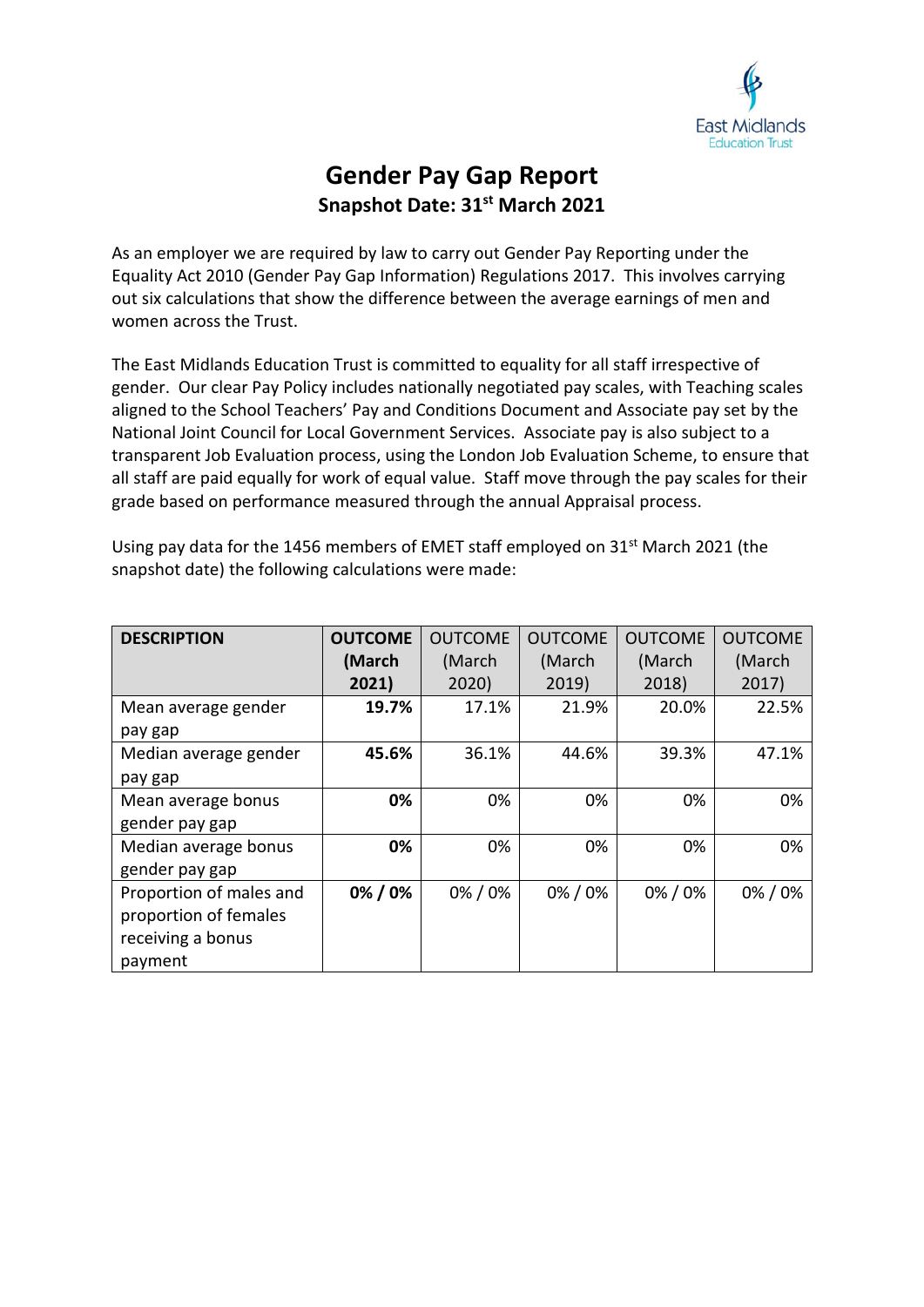

|                                     |                            | Proportion of males and females when divided into four groups<br>ordered from lowest to highest pay |                   |       |                   |       |                   |  |
|-------------------------------------|----------------------------|-----------------------------------------------------------------------------------------------------|-------------------|-------|-------------------|-------|-------------------|--|
|                                     |                            |                                                                                                     | <b>March 2021</b> |       | <b>March 2020</b> |       | <b>March 2019</b> |  |
|                                     |                            | <b>Male</b>                                                                                         | <b>Female</b>     | Male  | Female            | Male  | Female            |  |
| $Q1 - Top$ quartile (403)<br>staff) |                            | 35.5%                                                                                               | 64.5%             | 36.5% | 63.5%             | 38.2% | 61.8%             |  |
| $(403 \text{ staff})$               | Q2 - Upper middle quartile | 25.1%                                                                                               | 74.9%             | 30.9% | 69.1%             | 30.6% | 69.4%             |  |
| $(403 \text{ staff})$               | Q3 - Lower middle quartile | 25.1%                                                                                               | 74.9%             | 27.5% | 72.5%             | 18.4% | 81.6%             |  |
| staff)                              | Q4 - Lower quartile (404   | 14.9%                                                                                               | 85.1%             | 17.2% | 82.8%             | 18.3% | 81.7%             |  |

Having the two lower quartiles dominated by women explains our median average gender pay gap of 45.6%. Overall, it can be seen that the gender pay gap is a result of a higher number of women in lower graded roles. This is traditionally the case in schools as many of the lower graded posts work during term time only or have working hours which could easily fit around school drop off and pick up times. As a society the norm is still for the female parent to carry out the majority of childcare responsibilities in the home, and these roles tend to favour families with school age children.

However, when the gender pay gap was calculated separately for teaching and associate staff the figures for each staff group were very different from the overall calculations:

| <b>TEACHING STAFF</b> | <b>OUTCOME</b> | <b>OUTCOME</b> | <b>OUTCOME</b> | <b>OUTCOME</b> | <b>OUTCOME</b> |
|-----------------------|----------------|----------------|----------------|----------------|----------------|
|                       | (March         | (March         | (March         | (March         | (March         |
|                       | 2021)          | 2020           | 2019)          | 2018)          | 2017)          |
| Mean average gender   | 6.0%           | 5.7%           | 6.0%           | 4.4%           | 6.3%           |
| pay gap               |                |                |                |                |                |
| Median average gender | 0%             | 3.6%           | 0%             | 0%             | 0.1%           |
| pay gap               |                |                |                |                |                |

| <b>ASSOCIATE STAFF</b> | <b>OUTCOME</b> | <b>OUTCOME</b> | <b>OUTCOME</b> | <b>OUTCOME</b> | <b>OUTCOME</b> |
|------------------------|----------------|----------------|----------------|----------------|----------------|
|                        | (March         | (March         | (March         | (March         | (March         |
|                        | 2021)          | 2020)          | 2019)          | 2018)          | 2017)          |
| Mean average gender    | 7.1%           | 5.7%           | 5.1%           | 7.2%           | 6.2%           |
| pay gap                |                |                |                |                |                |
| Median average gender  | 5.8%           | 3.9%           | 0%             | 1.4%           | 1.7%           |
| pay gap                |                |                |                |                |                |

The gender pay gap reduces significantly when staff are compared only to those in the same occupational group, with both mean and median figures being well below the national average.